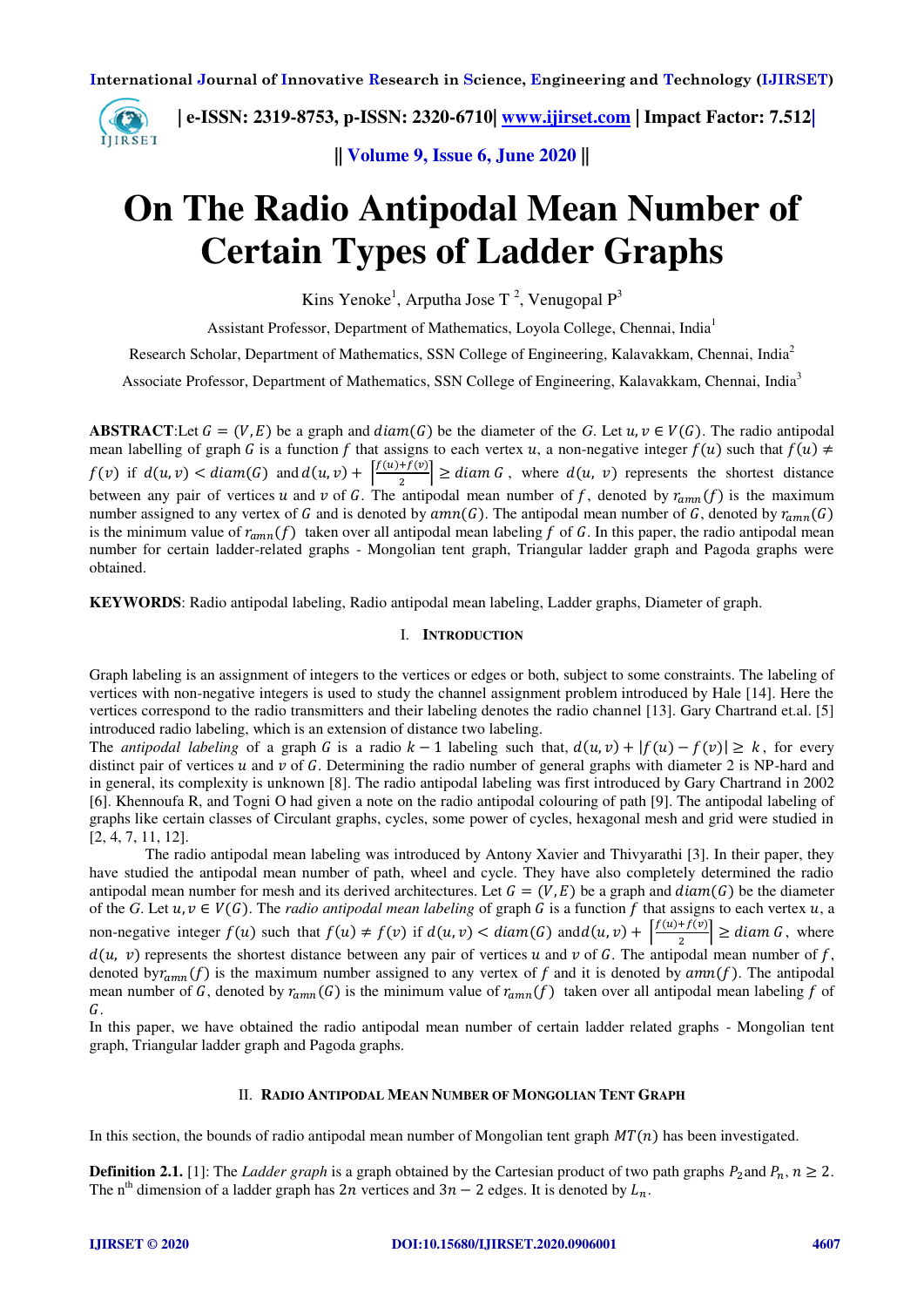IJIRSET

# **| e-ISSN: 2319-8753, p-ISSN: 2320-6710| [www.ijirset.com](http://www.ijirset.com/) | Impact Factor: 7.512| || Volume 9, Issue 6, June 2020 ||**

**Remark 1.** The vertices of the ladder graph are labelled as  $v_{i,j}$ ,  $i = 1, 2, 1 \le j \le n$ .

**Definition 2.2.** [1]: The *Mongolian tent graph* is a graph obtained from the ladder graph  $L_n$  by adding a new vertex z above the ladder and joining each vertex  $v_{1,i}$ ,  $1 \leq j \leq n$  with z.

**Remark 2.** For our convenience, the vertices  $v_{1,j}$ ,  $1 \le j \le n$  are considered to form the top row  $R_1$  and the vertices  $v_{2,j}$ ,  $1 \le j \le n$  forms the bottom row  $R_2$  of  $MT(n)$ .

**Lemma 2.1.** The radio antipodal mean number of Mongolian tent graph  $MT(2)$  is 3.

*Proof.* The graph  $MT(2)$  is a planar graph with 5 vertices and 6 edges. The diameter of  $MT(2)$  is 2. See Figure 1.

Take  $f(z) = 1$ . Label the vertex  $v_{1,1}$  as 2. Since the vertices  $v_{1,1}$  and  $v_{2,2}$  are diametrically opposite, by antipodal labeling condition, the vertex  $v_{2,2}$ can also receive the same labeling as of  $v_{1,1}$ .

Label the vertex  $v_{1,2}$  as 3. As the distance between the vertices  $v_{1,2}$  and  $v_{2,1}$  is also equal to the diameter of  $MT(2)$ , the vertex  $v_{2,1}$  also receives the same labeling as of  $v_{1,2}$  as 3.

Hence,  $amn(MT(2)) = 3$ .



Fig. 1. Radio antipodal mean labeling of  $MT(2)$ 

**Lemma 2.2.** The radio antipodal mean number of Mongolian tent graph  $MT(3)$  is 5.

*Proof.*  $MT(3)$ has 7 vertices and 10 edges and the diameter of  $MT(3)$  is 3. See Figure 2.

Label the vertices of  $MT(3)$  as follows.

First label the single vertex z as 1. Then label the vertex  $v_{1,1}$  as 2. Since the vertices  $v_{1,1}$  and  $v_{2,3}$  are diametrically opposite, the vertex  $v_{2,3}$  can also be labelled as 2. Next label the vertex  $v_{1,2}$  as 3 and  $v_{1,3}$  as 4. As the vertices  $v_{1,3}$  and  $v_{2,1}$  are at diametric distance, the vertex  $v_{2,1}$  can also be labelled as 4. The remaining vertex  $v_{2,2}$  is labelled as 5. It can be easily verified that in each case, the radio antipodal mean labeling condition is satisfied.

Hence,  $amn(MT(3)) = 5$ .



Fig. 2. Radio antipodal mean labeling of  $MT(3)$ 

**Lemma 2.3.** The radio antipodal mean number of Mongolian tent graph  $MT(4)$  is 7.

*Proof.* The graph  $MT(4)$  has 9 vertices and 14 edges. Its diameter is 3. See Figure 3.

The vertices of  $MT(4)$  are labelled as follows. First, label the single vertex z as 1. The remaining vertices of  $MT(4)$ are labeled by applying the antipodal mean labeling condition. Label the vertices  $v_{1,1}, v_{1,2}, v_{1,3}$  and  $v_{1,4}$  as 2, 3, 4 and 5 respectively. The pair of vertices  $(v_{1,1}, v_{2,4})$  and  $(v_{1,4}, v_{2,1})$  are diametrically opposite to each other. Therefore the vertices  $v_{2,1}$  and  $v_{2,4}$  can be labelled as 5 and 2 respectively. The vertices  $v_{2,2}$  and  $v_{2,3}$  are labeled as 6 and 7 respectively. It can be easily verified that in each case, the radio antipodal mean labeling condition is satisfied. Hence,  $amn(MT(4)) = 7$ .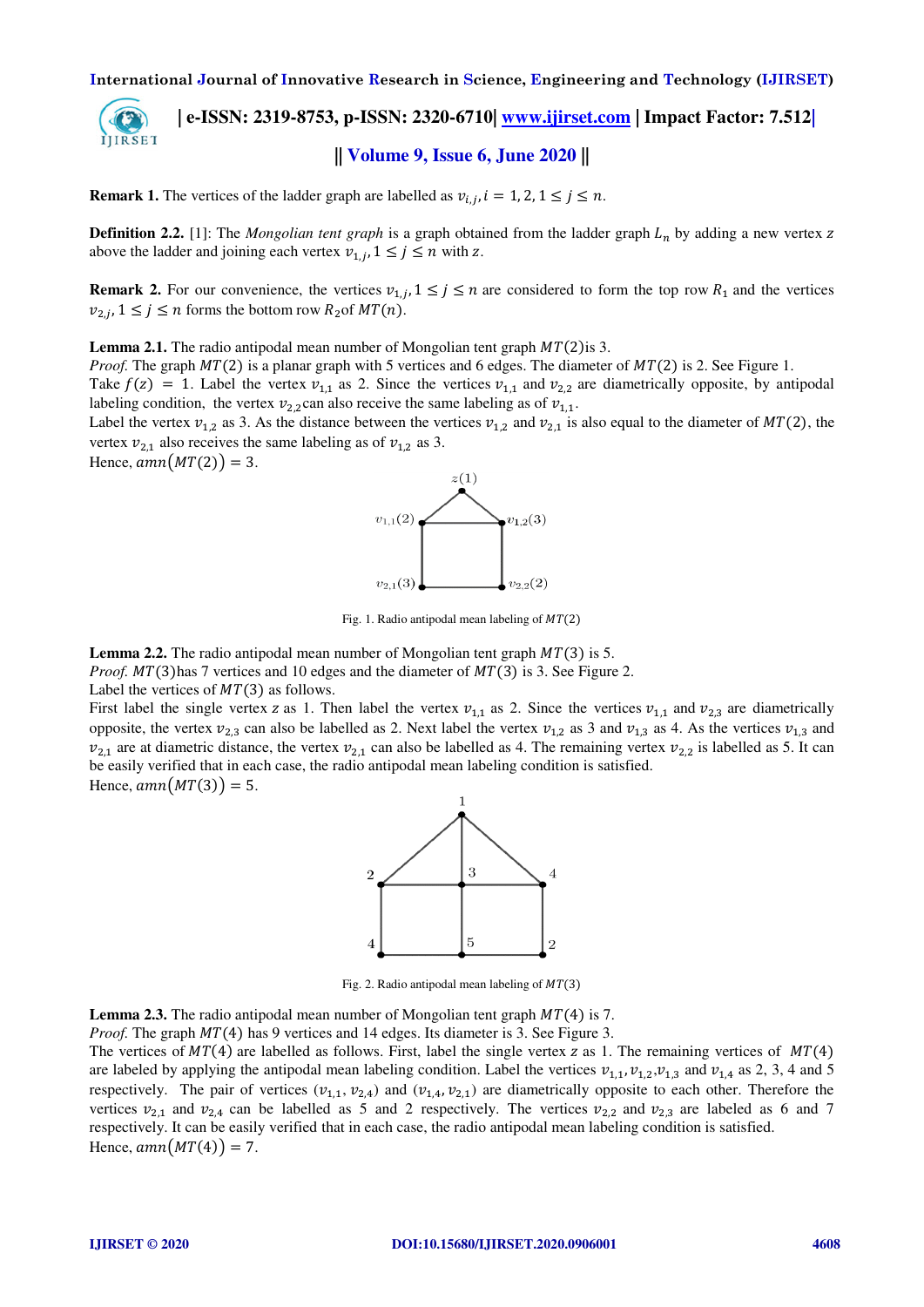

 **| e-ISSN: 2319-8753, p-ISSN: 2320-6710| [www.ijirset.com](http://www.ijirset.com/) | Impact Factor: 7.512|**

# **|| Volume 9, Issue 6, June 2020 ||**



Fig. 3. Radio antipodal mean labeling of  $MT(4)$ 

# **Theorem 2.1.** $amn(MT(n)) \ge n + 5, n \ge 5$ .

*Proof.* The graph  $MT(n)$  has  $2n + 1$  vertices. The diameter of  $MT(n)$ ,  $n > 5$  is 4.

The vertices in the bottom row of  $MT(n)$  can be partitioned into 4 disjoint sets such that these vertices are at diametric distance. For instance, let  $v_a = \{v_{2,a}: a \equiv 1 \mod 4\}$ ,  $v_b = \{v_{2,b}: b \equiv 2 \mod 4\}$ ,  $v_c = \{v_{2,c}: c \equiv 3 \mod 4\}$  and  $v_d = \{v_{2,d}: d \equiv 0 \mod 4\}$  such that the vertices inside each set are internally disjoint set. See Figure 4.

It can be easily verified that,  $v_i \cap v_j = \emptyset$ ,  $i \neq j$ ,  $1 \leq i, j \leq 4$ . All these *n* vertices are at diametric distance 4, hence they can be labelled with just 4 numbers. The remaining  $n + 1$  vertices of  $MT(n)$  are not at diametric distance, hence at least  $n + 1$  numbers are required to label these vertices.

Hence minimum of  $n + 5$  numbers are required to label the vertices of  $MT(n)$ .

Therefore,  $amn(MT(n)) \ge n + 5, n \ge 5$ .



Fig. 4. Radio antipodal mean labeling of  $MT(7)$ 

**Theorem 2.2.** $ann(MT(n)) \le n + 5, n \ge 5$ . *Proof.* Let  $\{z, v_{1,1}, v_{1,2}, ..., v_{1,n}, v_{2,1}, ..., v_{2,n}\}$  be the vertex set of  $MT(n)$ . Label the vertex z as 1. The vertices in the top row of  $MT(n)$  are labeled by the mapping,

$$
f(v_{1,j}) = j + 5, 1 \le j \le n \tag{1}
$$

And the vertices in the bottom row of  $MT(n)$  are labelled by the mapping,

$$
f(v_{2,j}) = \begin{cases} 2, \text{if } n \equiv 1 \mod 4 \\ 3, \text{if } n \equiv 2 \mod 4 \\ 4, \text{if } n \equiv 3 \mod 4 \\ 5, \text{if } n \equiv 0 \mod 4 \end{cases}
$$
 (2)

**Claim**: The mapping (1) and (2) are valid radio antipodal mean labeling.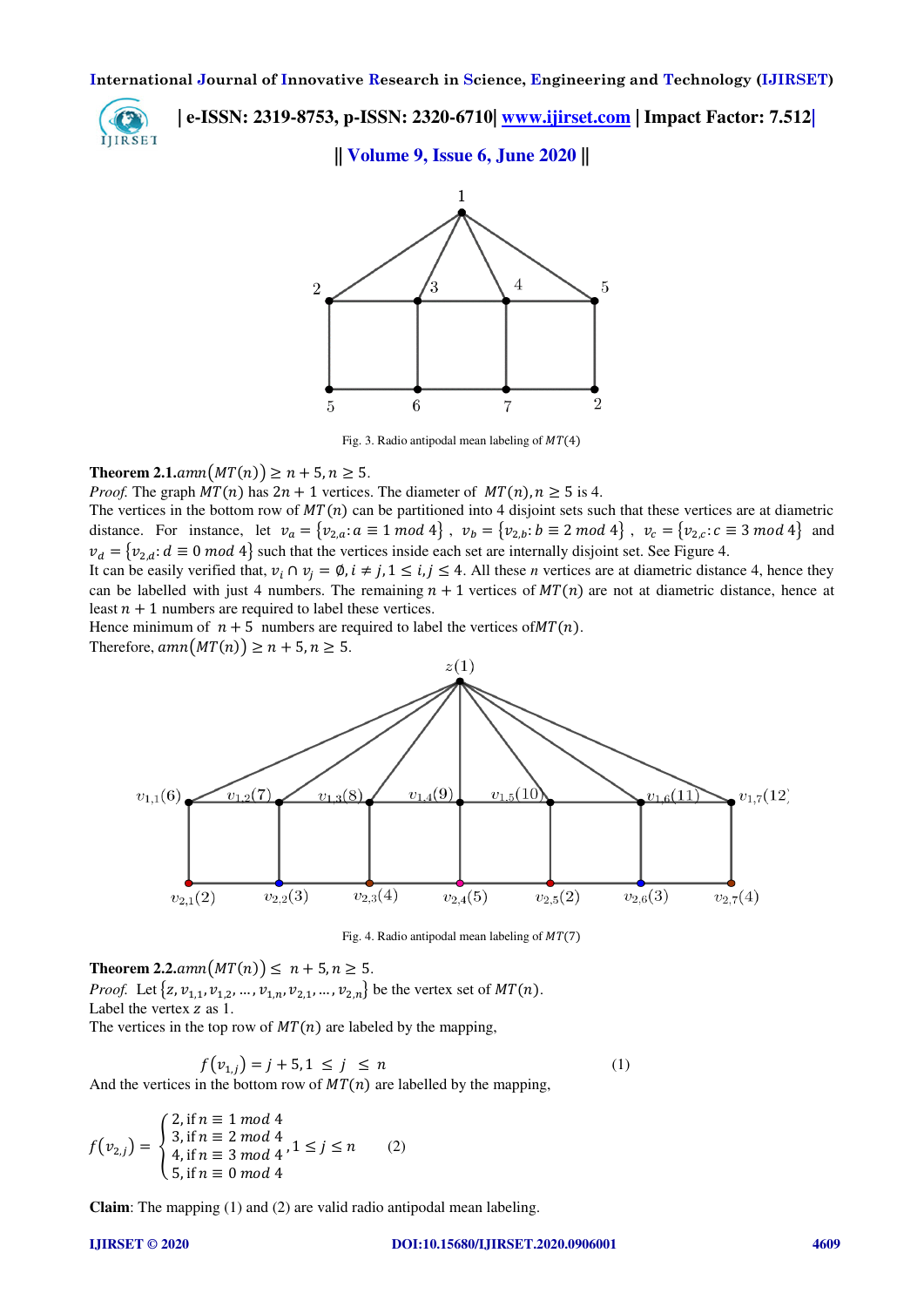

 **| e-ISSN: 2319-8753, p-ISSN: 2320-6710| [www.ijirset.com](http://www.ijirset.com/) | Impact Factor: 7.512|**

**|| Volume 9, Issue 6, June 2020 ||** 

Let  $u, v$  be any two vertices of  $MT(n)$ . **Case 1.** Let the vertices  $u, v$  lies in top row

**Case 1.1.** Suppose  $d(u, v) = 1$ . Then the vertex u and v will be of the form  $u = v_{1,k}$  and  $v = v_{1,k+1}$ ,  $1 \le k \le n$ . In this case, by mapping (1),  $f(v_k) = k + 5$  and  $f(v_{k+1}) = k + 6$  and  $\frac{f(v_k) + f(v_{k+1})}{2}$  $\left| \frac{f(v_{k+1})}{2} \right| = \frac{2k+11}{2}.$ Hence,  $d(u, v) + \left| \frac{f(v_k) + f(v_{k+1})}{2} \right| \ge 1 + \left| \frac{2k+11}{2} \right| > 4.$ 

**Case 1.2.** Suppose  $d(u, v) > 1$ Then the vertices u and v is of the form  $u = v_{1,k}$  and  $v = v_{1,k+a}$ ,  $k \neq a$ ,  $a + 1$ ,  $1 \leq a$ ,  $k \leq n$ . By mapping (1),  $\frac{f(v_{1,k})+f(v_{1,k+a})}{2}$  $\left| \frac{f(v_{1,k+a})}{2} \right| \ge \left| \frac{2k+a}{2} \right|, 1 \le k, a \le n \text{ and } a \ne k, k+1.$ Therefore, in this case we have  $d(u, v) + \left| \frac{f(v_k) + f(v_{k+1})}{2} \right| \ge \left| \frac{2k+a}{2} \right| > 4$ .

**Case 2.** Let the vertices  $u, v$  lies in the bottom row.

**Case 2.1**.If the vertices u, v lies in the same set,  $u, v \in v_{2,j}$ ,  $j = a, b, c, d$ , then the vertices u and v will be at diametric distance. That is,  $d(u, v) = 4$  and the vertices *u* and *v* will be of the form  $u = v_{2,j}$  and  $v = v_{2,j}$ ,  $j = a, b, c, d$ . By mapping (2),  $\frac{f(v_{2,j})+f(v_{2,j})}{2}$  $\frac{1}{2}$   $\geq$  2. Therefore  $d(u, v) + \left| \frac{f(v_{2,j}) + f(v_{2,j})}{2} \right| > 4$ 

**Case 2.2**. If the vertices u and v lies in two different set,  $u \in v_{2,i}$ ,  $v \in v_{2,i}$ ,  $i \neq j$ ,  $i, j = a, b, c, d$ . Then  $d(u, v) \geq 1$ . By mapping (2),  $\frac{f(v_{2,i})+f(v_{2,j})}{2}$  $\left|\frac{\binom{1}{2} \binom{1}{2}}{2}\right| \geq 3.$ Hence  $d(u, v) + \left| \frac{f(v_{2,i}) + f(v_{2,j})}{2} \right| \ge 4$ .

**Case 3**: Suppose  $u = z$  and  $v = v_{i,i}$ ,  $i = 1,2$  and  $1 \leq i \leq n$ 

**Case 3.1**: Let  $v = v_{1,i}$ ,  $1 \le j \le n$ . In this case,  $d(u, v) = 1$ By mapping (1), $f(u) = 1$  and  $f(v_{1,k}) = k + 5$ ,  $1 \le k \le$  nand  $\frac{f(z) + f(v_{1,k})}{2}$  $\left| \frac{f(v_{1,k})}{2} \right| \geq 4.$ 

**Case 3.2**: Let  $v = v_{2,i}$ ,  $1 \le j \le n$ In this case,  $d(u, v) = 2$ . By labeling (2),  $\frac{f(u)+f(v)}{2}$  $\left| \frac{f'(v)}{2} \right| \geq 2.$ Hence, in all the cases it can be seen that  $d(u, v) + \left|\frac{f(u) + f(v)}{2}\right| \geq 4$ .

Therefore, (1) and (2) are valid radio antipodal mean labeling. By mapping (1) the vertex  $v_{1,n}$  receives the maximum label and is given by,  $f(v_{1,n}) = n + 5$ . Therefore,  $amn(MT(n)) \leq n + 5$ .

**Theorem 2.3.** $amn(MT(n)) = n + 5$ . *Proof.* The proof is obvious from Theorem 2.1 and Theorem 2.2.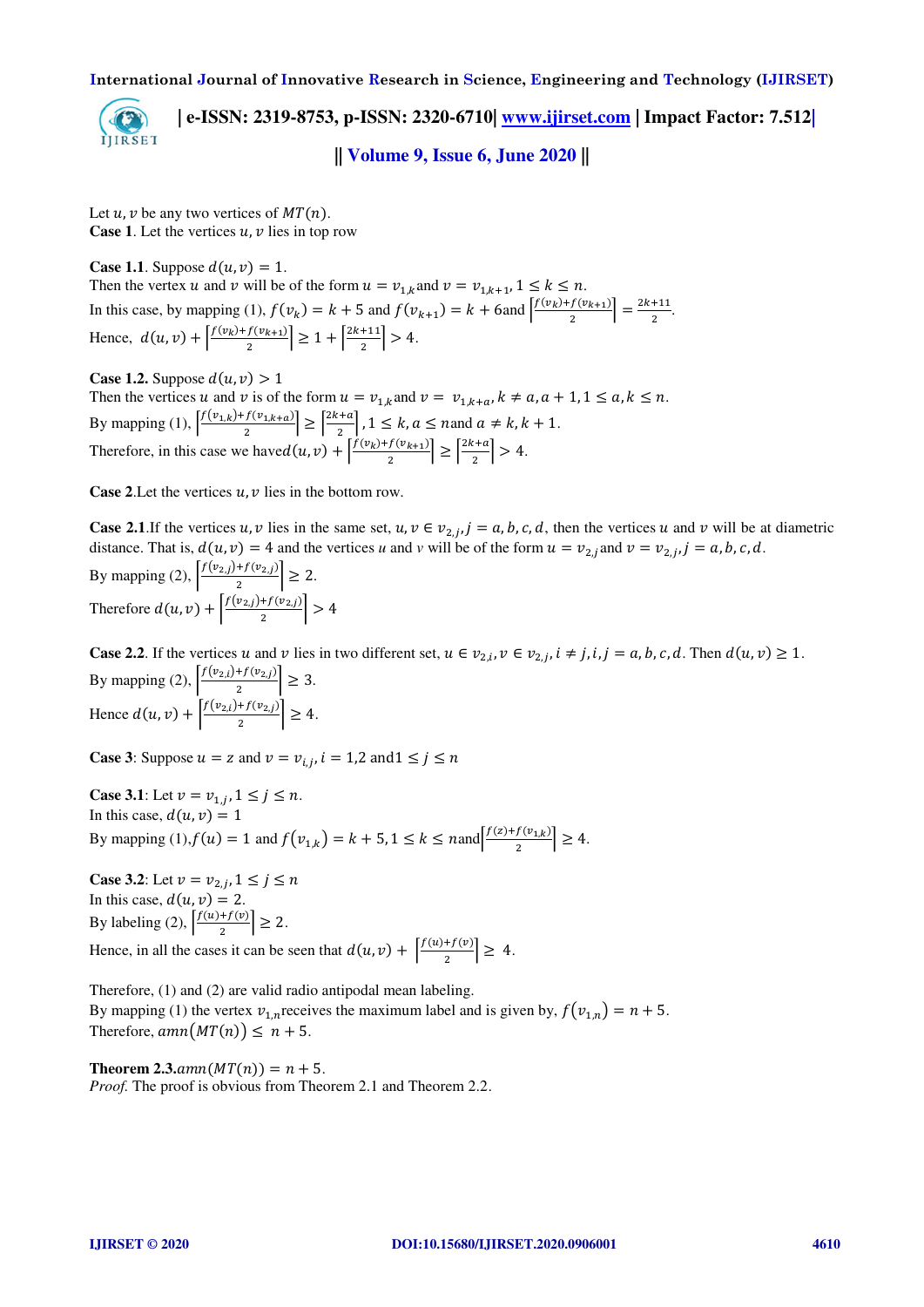# **| e-ISSN: 2319-8753, p-ISSN: 2320-6710| [www.ijirset.com](http://www.ijirset.com/) | Impact Factor: 7.512|** IJIRSET **|| Volume 9, Issue 6, June 2020 ||**

### III. **RADIO ANTIPODAL MEAN NUMBER OF TRIANGULAR LADDER GRAPHS**

In this section, the upper bound of radio antipodal mean number for triangular ladder graph  $TLG(n)$  has been obtained.

**Definition 3.1.** [1]: A *Triangular ladder graph*, denoted by  $TLG(n)$ , is a ladder graph obtained by adding the edges  $\{(v_i, v_{n+i-1}), i = 1, 2, ..., n\}$ . See Figure 5.



Fig  $5.$  TLG $(n)$ 

**Remark 2.***TLG*(*n*)has2*n* vertices and  $4n - 3$  edges. Its diameter is *n*. The vertices  $\{v_1, v_2, ..., v_n\}$  forms the top row  $R_1$  and the vertices  $\{v_{n+1}, v_{n+2}, \dots, v_{2n}\}$  forms the bottom row  $R_2$  of  $TLG(n)$ .

# **Theorem 3.1.** $amn(TLG(2)) = 3$ .

*Proof.* From Figure (6),  $TLG(2)$  has 4 vertices. Therefore,  $amn(TLG(2)) \geq 3$ . In  $TLG(2)$ , there is a pair of vertices at diametric distance. This implies,  $amn(TLG(2)) \leq 3$ Hence,  $TLG(2) = 3$ .



Fig. 6.  $TLG(2)$ 

**Theorem 3.2.** The radio antipodal mean number of triangular ladder graph,  $amn(TLG(n)) \leq 2n + k$ ,  $k \equiv 0 \mod n - 1$  $4, n \geq 3$ .

*Proof.* Let  $\{v_1, v_2, ..., v_n, v_{n+1}, ..., v_{2n}\}$  be the vertices of  $TLG(n)$ . See Figure 7.



Fig. 7.  $TLG(5)$  with its antipodal mean labeling.

In these vertices  $v_1$  and  $v_{2n}$  are at diametric distance and hence they receive the same labeling. Therefore,  $f(v_1)$  $f(v_{2n}).$ 

The remaining  $2n - 1$  vertices of  $TLG(n)$  are labeled by the mapping,

$$
f(v_i) = n + i - 3, 1 \le i < 2n \tag{3}
$$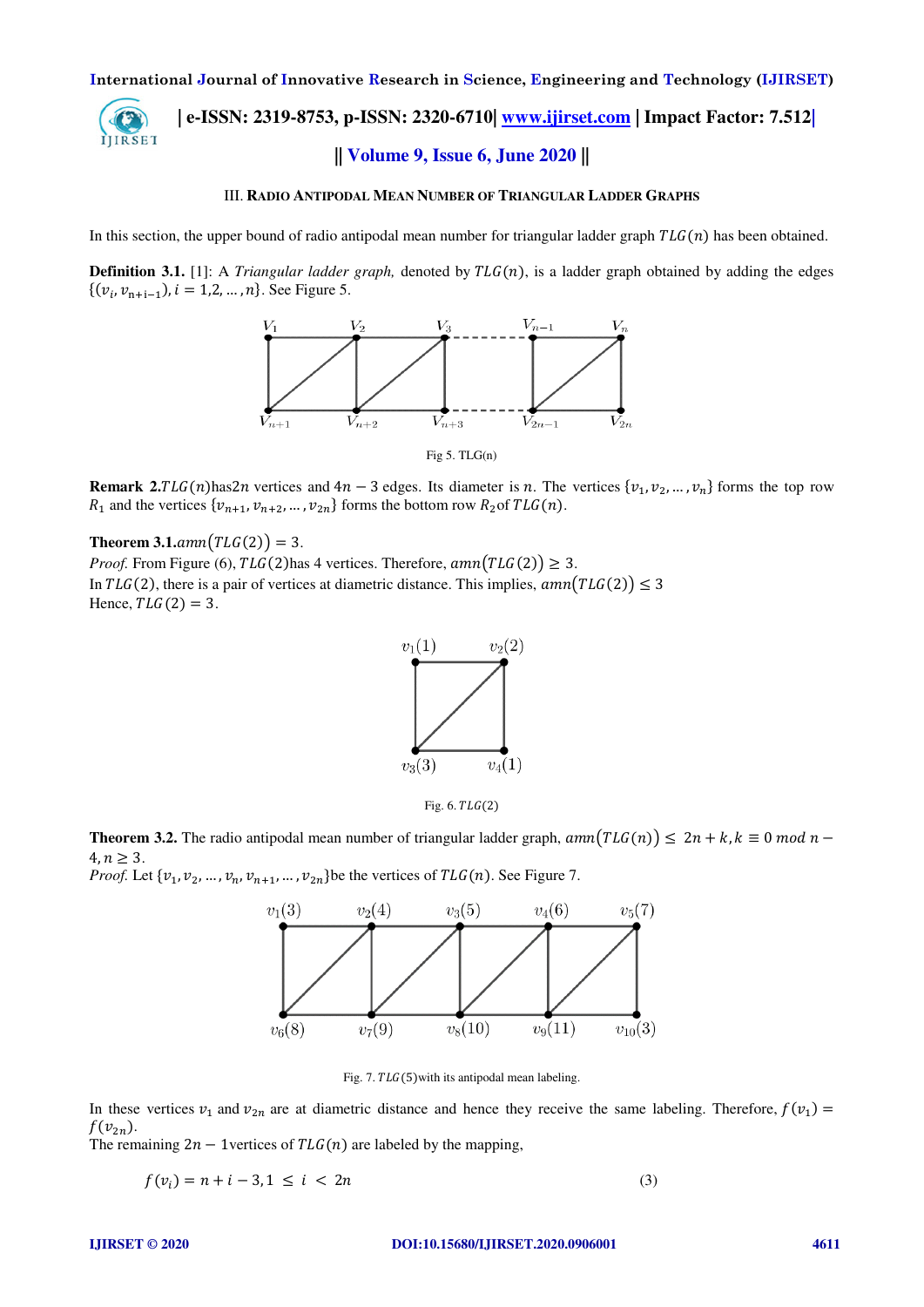

 **| e-ISSN: 2319-8753, p-ISSN: 2320-6710| [www.ijirset.com](http://www.ijirset.com/) | Impact Factor: 7.512| || Volume 9, Issue 6, June 2020 ||** 

**Claim**: The mapping (3) is a valid radio antipodal mean labeling. Let  $u, v$  be any two vertices of  $TLG(n)$ .

**Case 1:** Suppose u and v are not extreme vertices  $(v_1, v_n, v_{n+1}$  and  $v_{2n})$ Clearly,  $d(u, v) \ge 1$ By mapping (3),  $\left| \frac{f(u)+f(v)}{2} \right|$  $\left|\frac{f'(v)}{2}\right| \geq n.$ 

**Case 2:** Suppose  $u$  and  $v$  are extreme vertices As there are four extreme points in  $TLG(n)$ , this case is partitioned into two subcases as follows.

**Case 2.1**: Let  $u = v_1$  and  $v = v_{2n}$ . Then  $d(u, v) = n$ . By labeling (3),  $\frac{f(u)+f(v)}{2}$  $\left| \frac{n}{2} \right| = n - 1.$ 

**Case 2.2**: Let  $u = v_n$  and the vertex  $v = v_{n+1}$ , In this case,  $d(u, v) = n - 1$ .

By (3),  $\frac{f(u)+f(v)}{2}$  $\left| \frac{1}{2} \right| = n + 1.$ 

.

Hence, in all the cases it can be seen that the mapping (3) satisfies the radio antipodal mean labeling condition,  $d(u, v) + \left| \frac{f(u) + f(v)}{2} \right| \geq n.$ 

Therefore,  $(3)$  is a valid radio antipodal mean labeling.

By the mapping (3) the vertex  $v_{2n-1}$  receive the maximum label and the label is given by,  $f(v_{2n-1}) = 2n + k, k \equiv 0 \mod n - 4.$ Hence,  $amn(TLG(n)) \leq 2n + k, k \equiv 0 \mod n - 4, n \geq 3.$ 

### IV.**RADIO ANTIPODAL MEAN NUMBER OF PAGODA GRAPHS**

In this section, the upper bound of radio antipodal mean number of pagoda graphs  $PG(n)$  has been obtained.

**Definition 4.1.** A *pagoda graph* is a ladder graph formed by adding a vertex  $v_a$  in such a way that it is adjacent to the vertices  $v_1$  and  $v_2$ . See Figure 8.



Fig. 8.  $PG(4)$ and it's labeling

**Remark 3.** $PG(n)$ has $2n + 1$  vertices. The diameter of  $PG(n)$  is n. The vertices  $v_1, v_3, ..., v_{2n-1}$  are said to be in left column (say  $C_1$ ) of  $PG(n)$ , and the vertices  $v_2, v_4, ..., v_{2n}$  forms the right column (say  $C_2$ ) of  $PG(n)$ .

**Theorem 4.1.** The Radio antipodal mean number  $amn(PG(n)) \leq 3n - 2, n \geq 2$ . *Proof.* Let  $\{v_a, v_1, v_2, ..., v_{2n}\}$  be the vertices of  $PG(n)$ . These vertices are labeled as follows. Here, the vertices  $v_a$  and  $v_{2n}$  are at diametric distance and so they receive the same labeling. Label  $f(v_a) = f(v_{2n}) = n - 1$ . The remaining vertices of  $PG(n)$  are labeled by the mapping,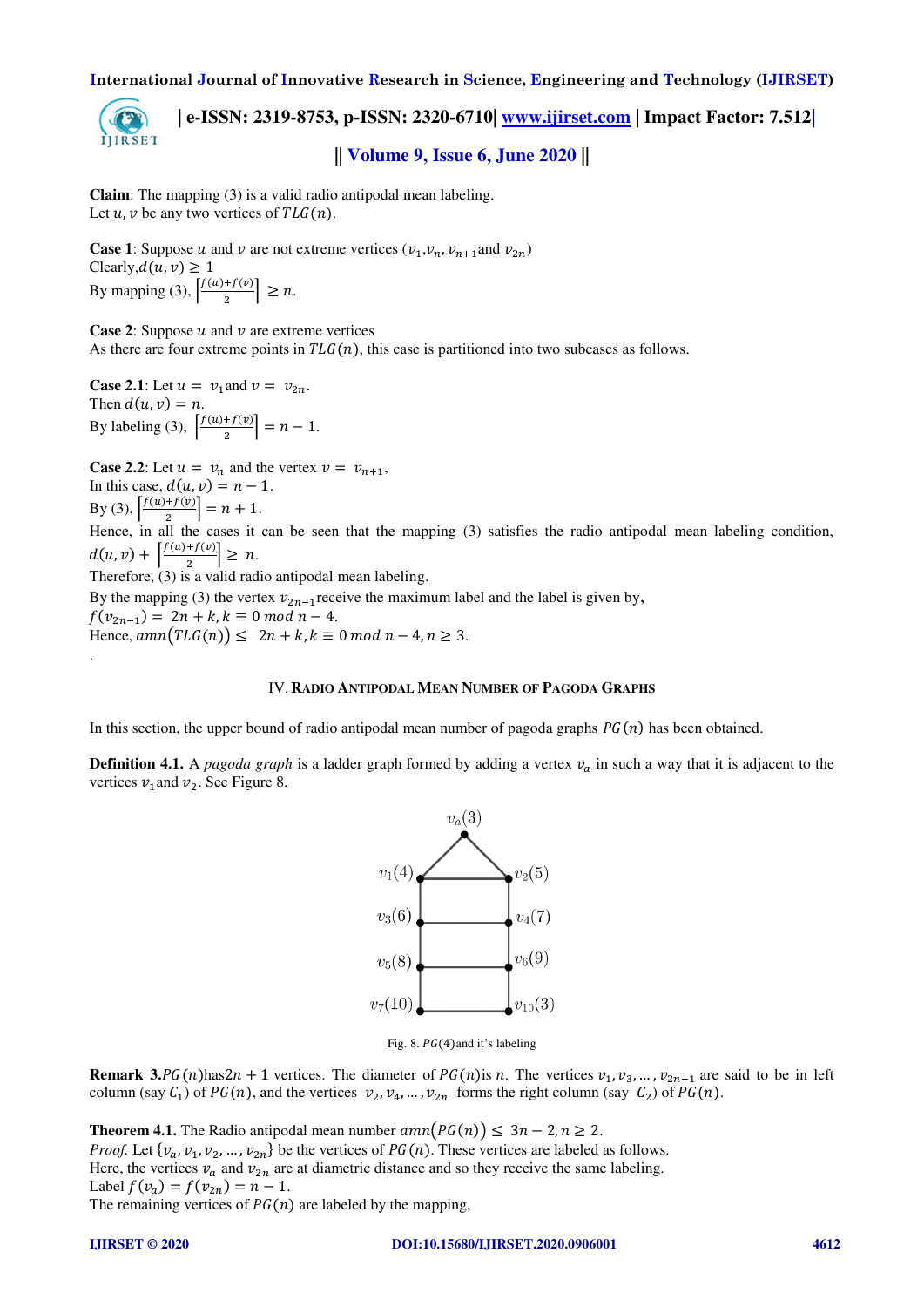**| e-ISSN: 2319-8753, p-ISSN: 2320-6710| [www.ijirset.com](http://www.ijirset.com/) | Impact Factor: 7.512|** IJIRSET **|| Volume 9, Issue 6, June 2020 ||** 

 $f(v_i) = n + i - 1, 1 \leq i < 2n$  (4)

**Claim**: Mapping (4) is a valid radio antipodal mean labeling.

In order to prove this claim, consider the following cases. Let  $u, v$  be any two vertices of  $PG(n)$ .

**Case 1**: Suppose  $u = v_a$  and  $v = v_{2i-1}$ ,  $1 \le i \le n$ Then by mapping (4),  $\frac{f(u)+f(v)}{2}$  $\left|\frac{u+y(v)}{2}\right| \geq n$  and  $d(u, v) \geq 1$ .

**Case 2**: Suppose  $u = v_a$  and  $v = v_{2i}$ ,  $1 \le i \le n$ The proof is similar to Case 1.

**Case 3**: Suppose  $u = v_{2i-1}$  and  $v = v_{2i}$ ,  $1 \le i \le n-1$ . Then by mapping (4),  $\frac{f(u)+f(v)}{2}$  $\left| \frac{u}{2} \right| \geq n$  and  $d(u, v) = 1$ .

**Case 4**: Suppose  $u = v_{2i}$  and  $v = v_{2i+1}$ ,  $1 \le i \le n-1$ . Then by (4)  $\frac{f(u)+f(v)}{2}$  $\left| \frac{u}{2} \right| > n$  and  $d(u, v) > 1$ .

**Case 5**: Suppose  $u = v_{2i}$  and  $v = v_{2i}$ ,  $i \neq j$ ,  $1 \leq i$ ,  $j \leq n$ Then by (4)  $\frac{f(u)+f(v)}{2}$  $\left|\frac{u+y(v)}{2}\right| \geq n$  and  $d(u, v) \geq 1$ .

**Case 6**: Suppose  $u = v_{2i-1}$  and  $v = v_{2j-1}$ ,  $i \neq j$ ,  $1 \leq i$ ,  $j \leq n$ The proof is similar to Case 4.

**Case 7:** Suppose  $u = v_a$  and  $v = v_{2n}$ Then by our assumption,  $\frac{f(u)+f(v)}{2}$  $\left| \frac{u}{2} \right| \geq n - 1$  and  $d(u, v) = n$ .

Hence, in all the cases it can be seen that  $d(u, v) + \left|\frac{f(u) + f(v)}{2}\right| \geq n$ . Therefore, (4) is a valid radio antipodal mean labeling. Here, by (4) the vertex  $f(v_{2n-1})$  receives the maximum label and here it's label is given by,

 $f(v_{2n-1}) = 3n - 2.$ Therefore,  $amn(PG(n)) \leq 3n - 2, n \geq 2$ .

#### **V. CONCLUSION**

In Communication Engineering, assigning radio frequency to an arbitrary network is an interesting and challenging problem. In this paper, we have obtained the Radio antipodal mean number for certain types of ladder graphs. It is observed that the span of any network is minimized by using radio antipodal mean labeling in comparison to radio labeling, radio mean labeling and radio antipodal labeling. This work can be further extended to other types of communication networks also.

#### **REFERENCES**

- [1] Ahmad Ali and RuxandraMarinescu-Ghemeci, "radio labeling of some ladder-related graphs", Math. Rep.(Bucur.) Vol. 19 Issue 69, pp. 107-119,2017
- [2] Albert William, Charles Robert Kenneth, "Radio Antipodal Number of Certain Graphs", J.Comp. Math.Sci, ISSN:2319 - 8133., pp. 868-872, 2011
- [3] D Antony Xavier, R C Thivyarathi, "Radio Antipodal Mean Number of Certain Graphs", International Journal of Mathematics Trends and Technology (IJMTT), ISSN:2231-5373, Vol 54, pp. 467-470, 2018
- [4] Charles Robert Kenneth, Albert William, R.C. Thivyarathi, "Radio Antipodal Number of Circulant Graphs", International Journal of Engineering Research Technology, Vol. 2, 2013